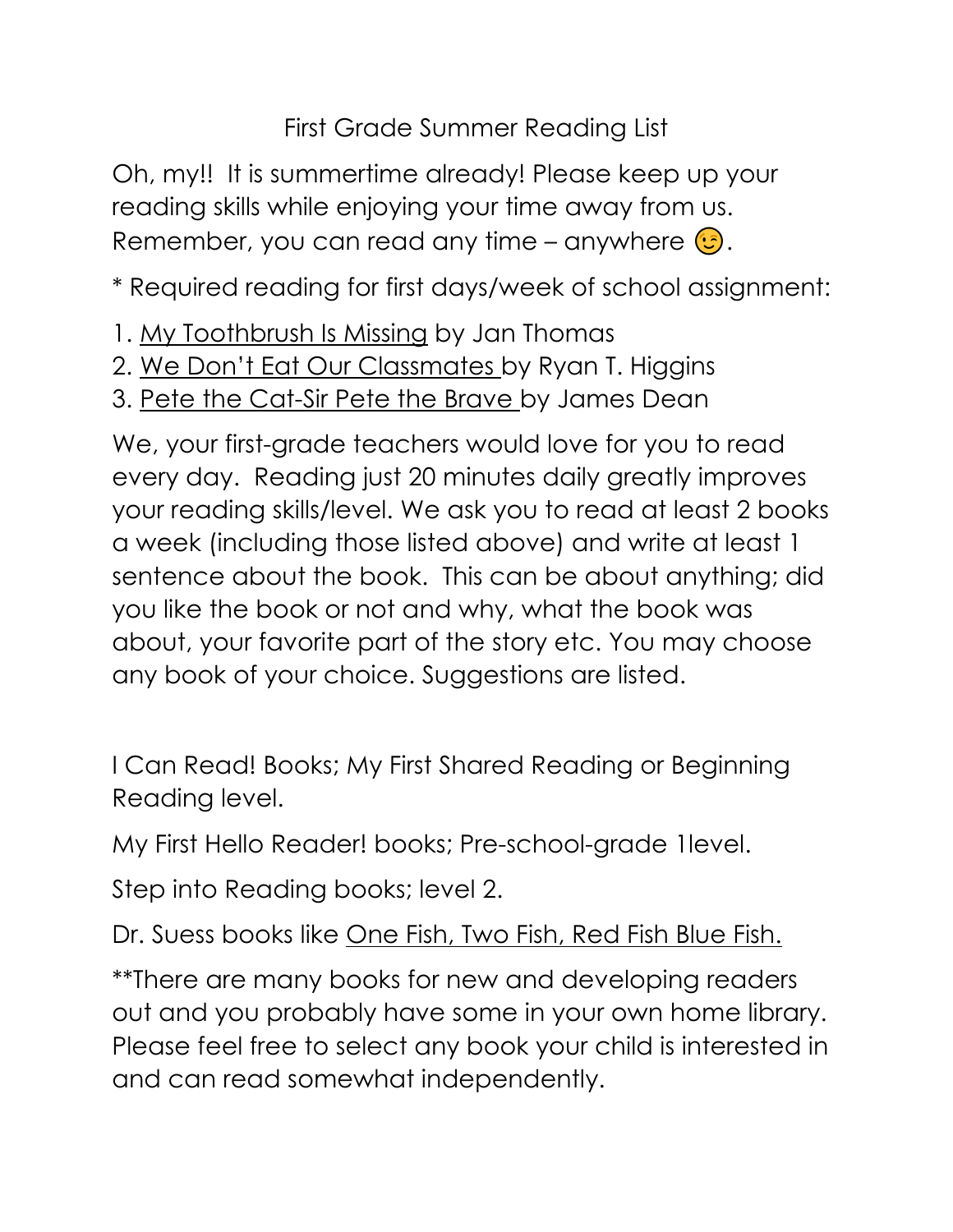## First Grade Summer Reading Log

| <u> 1989 - Jan James James James James James James James James James James James James James James James James J</u> |
|----------------------------------------------------------------------------------------------------------------------|
|                                                                                                                      |
|                                                                                                                      |
|                                                                                                                      |
|                                                                                                                      |
|                                                                                                                      |
|                                                                                                                      |
|                                                                                                                      |
|                                                                                                                      |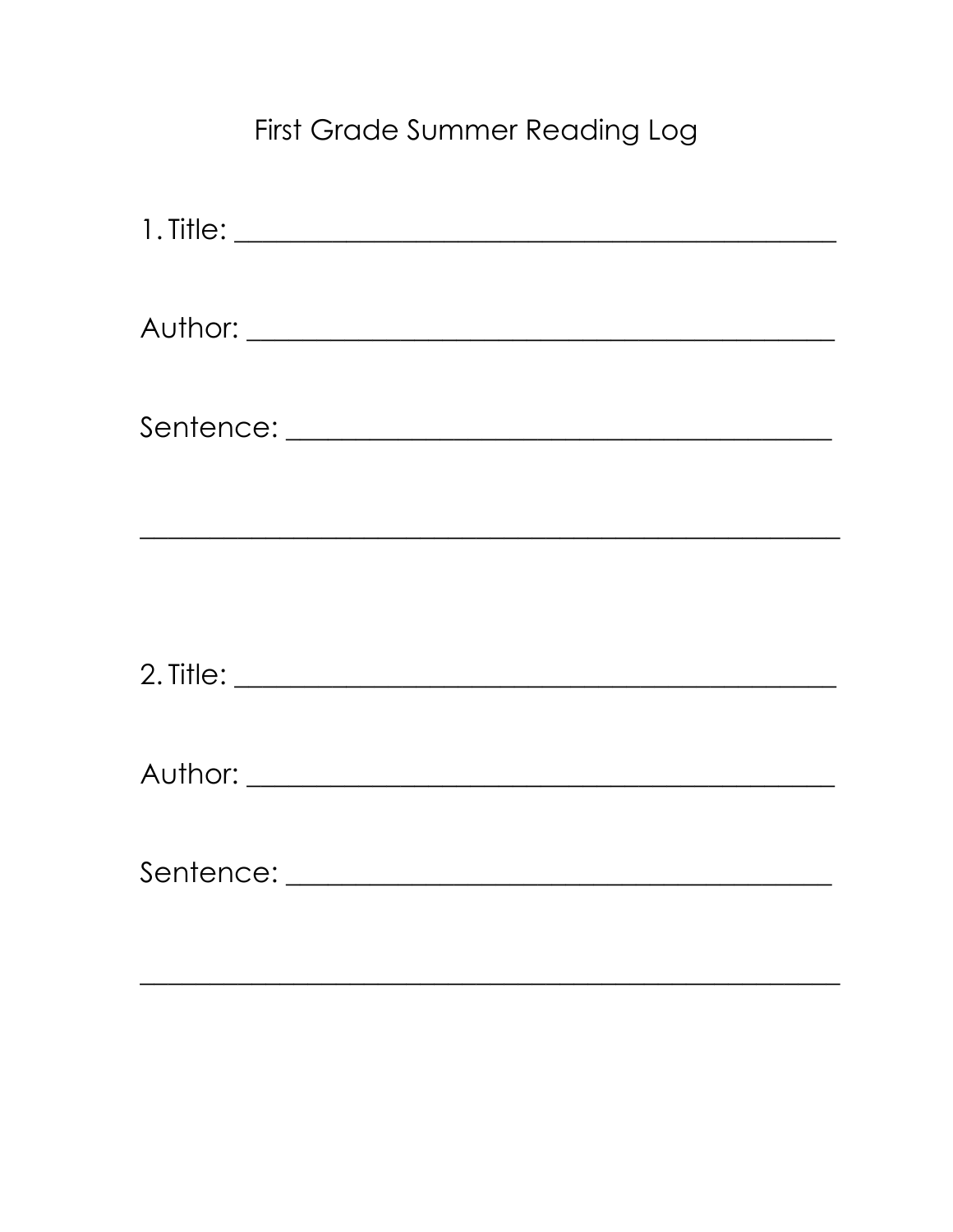| <u> 1989 - Johann Stoff, deutscher Stoffen und der Stoffen und der Stoffen und der Stoffen und der Stoffen und der</u> |
|------------------------------------------------------------------------------------------------------------------------|
|                                                                                                                        |
|                                                                                                                        |
|                                                                                                                        |
|                                                                                                                        |
|                                                                                                                        |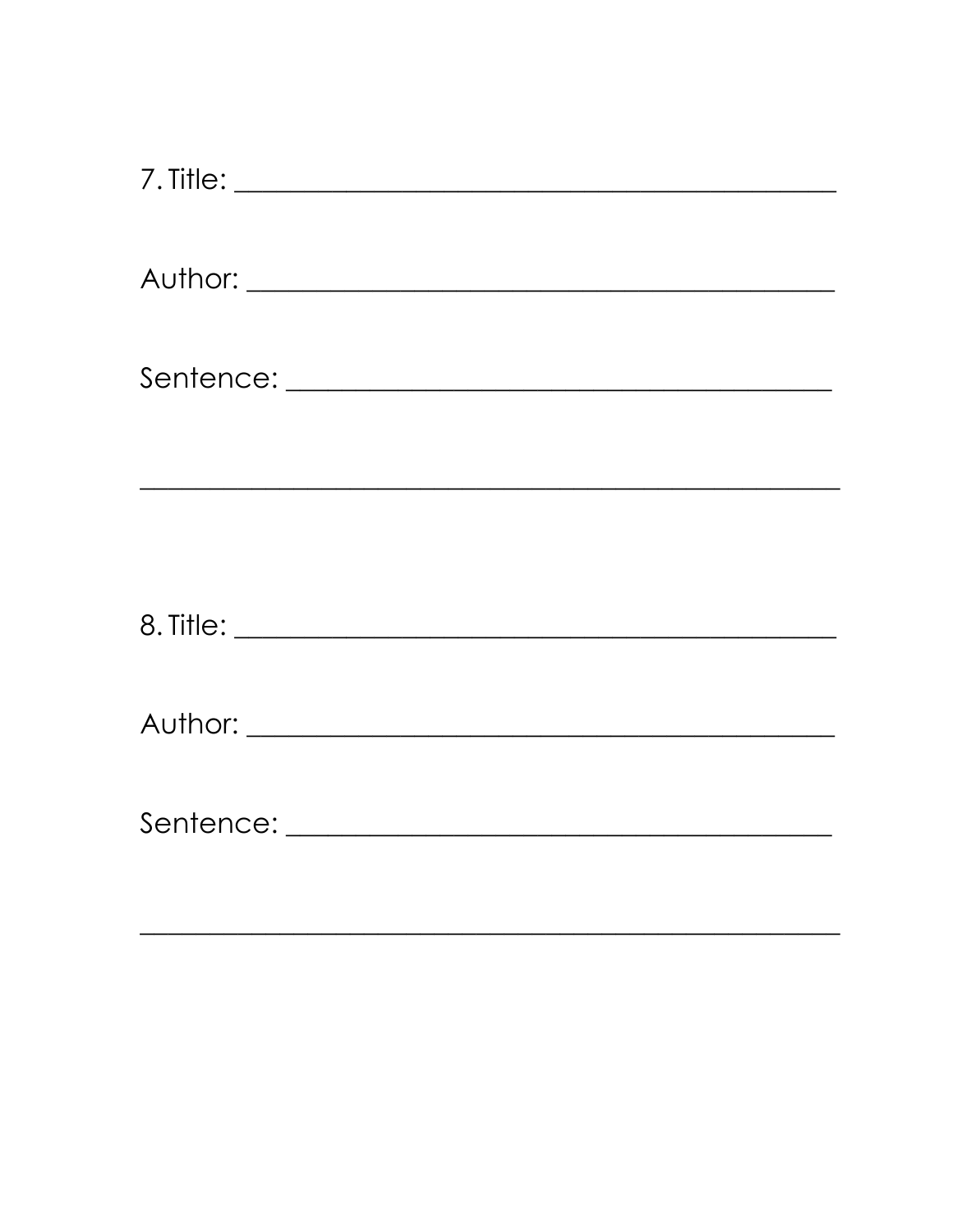| <u> 2000 - Jan Barristo, Amerikaansk politiker (d. 1982)</u> |  |  |
|--------------------------------------------------------------|--|--|
|                                                              |  |  |
|                                                              |  |  |
|                                                              |  |  |
|                                                              |  |  |
|                                                              |  |  |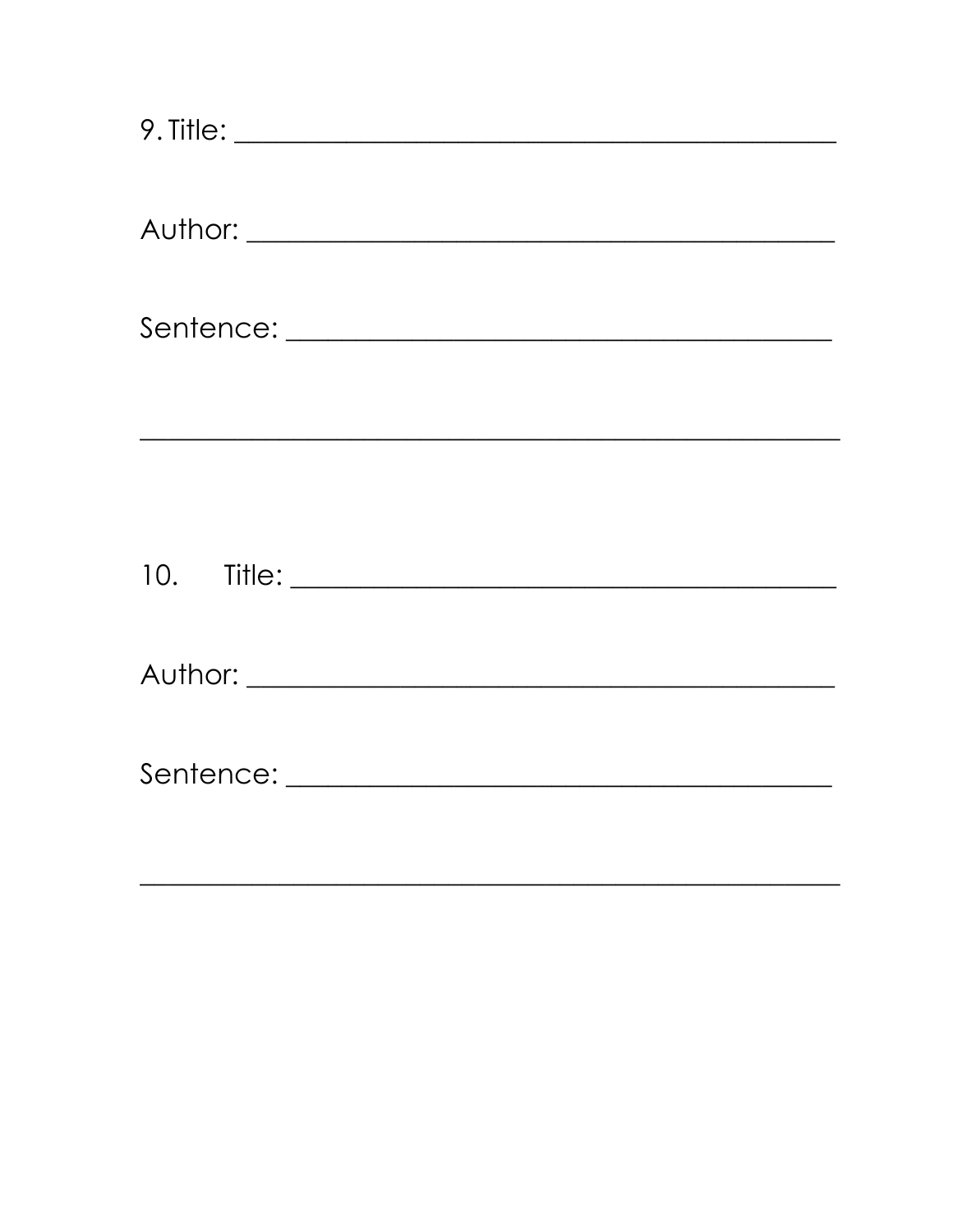| <u> 2003 - Jan Barnett, amerikansk politiker (d. 1982)</u> |
|------------------------------------------------------------|
|                                                            |
|                                                            |
|                                                            |
|                                                            |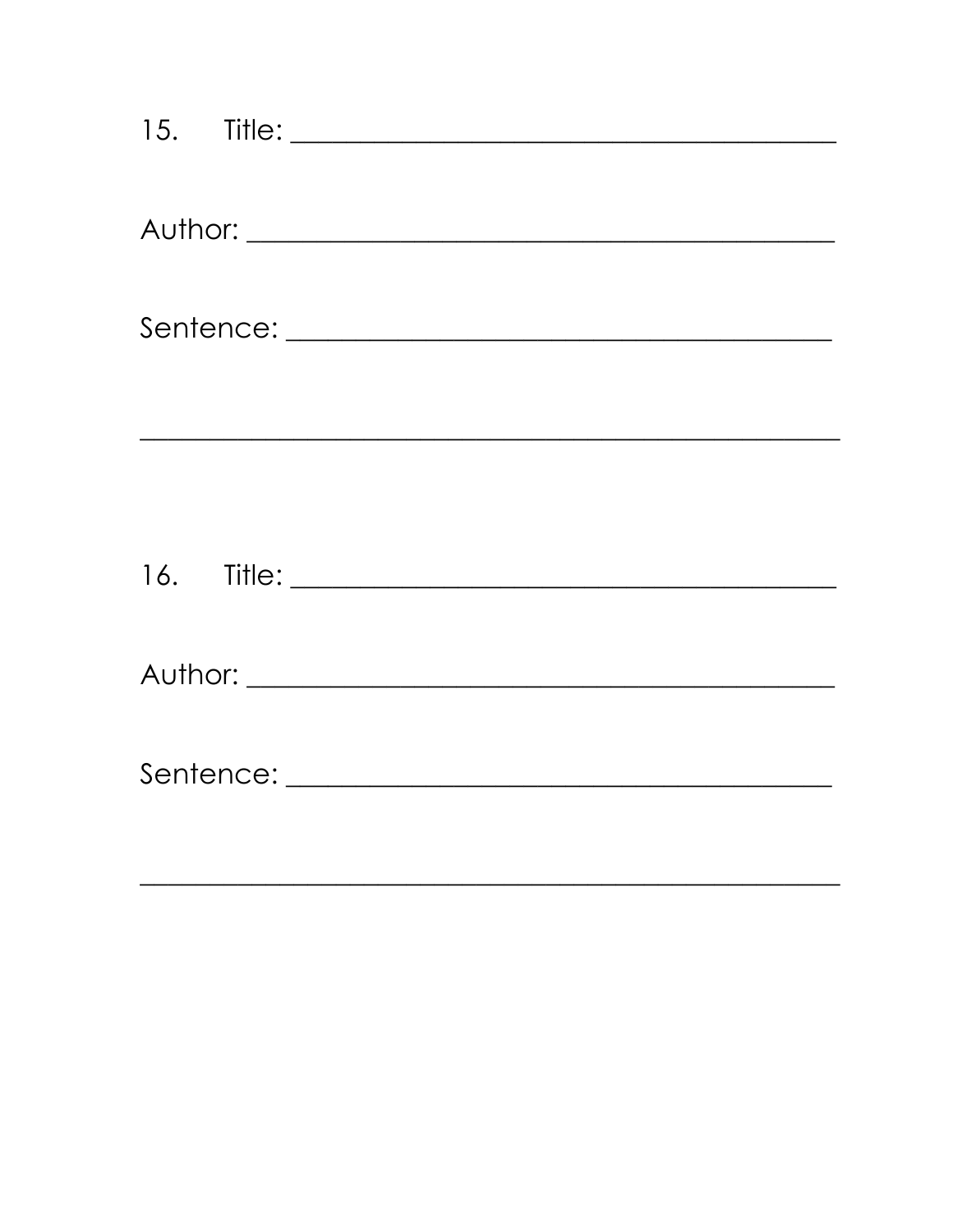| <u> 1989 - Johann Stoff, deutscher Stoffen und der Stoffen und der Stoffen und der Stoffen und der Stoffen und der</u> |  |
|------------------------------------------------------------------------------------------------------------------------|--|
|                                                                                                                        |  |
|                                                                                                                        |  |
|                                                                                                                        |  |